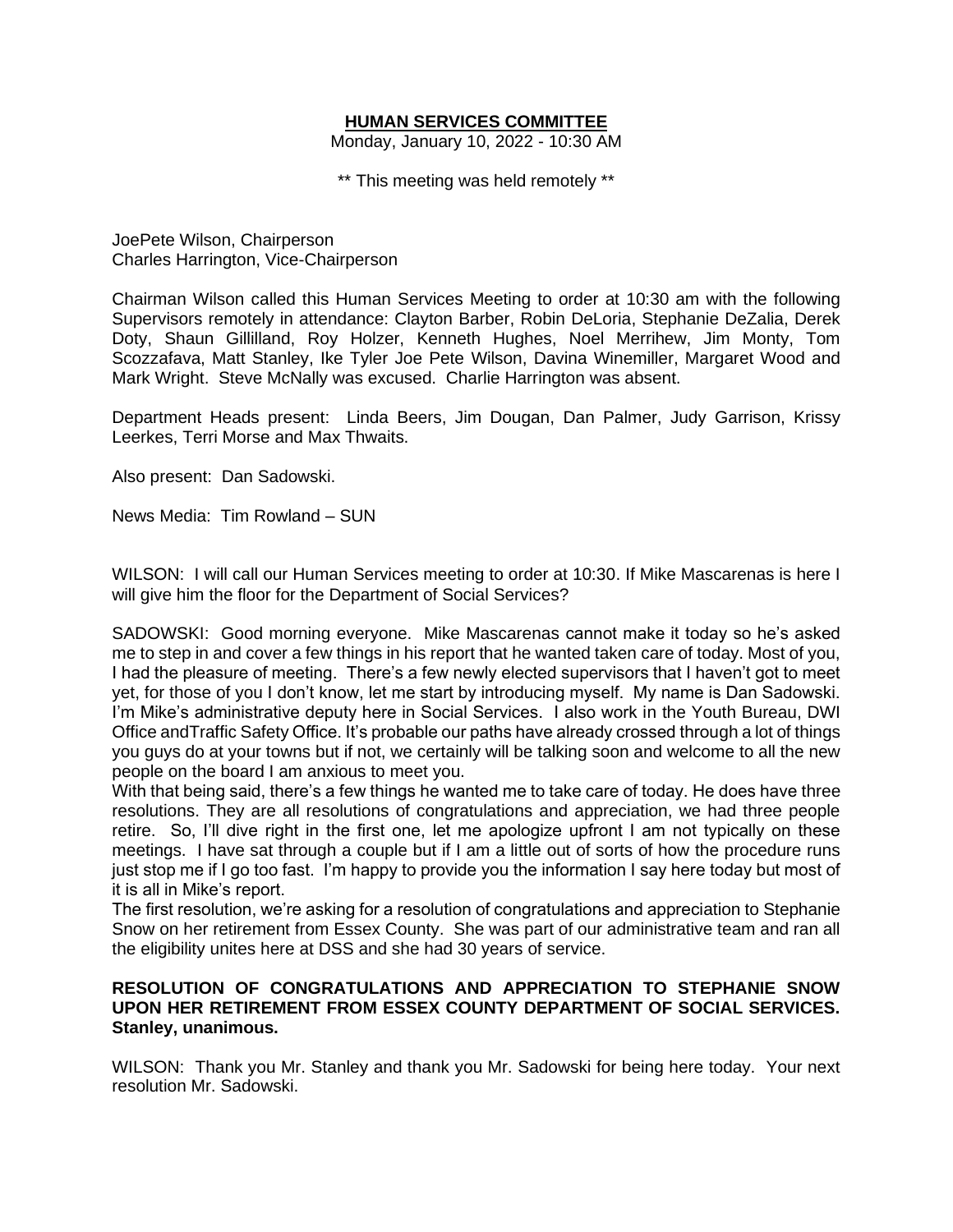SADOWSKI: Okay, the next resolution is the same it is a resolution of congratulations and appreciation to Cindy Heald on her retirement from DSS. Cindy worked at the front desk and had 22 years of service.

# **RESOLUTION OF CONGRATULATIONS AND APPRECIATION TO CINDY HEALD UPON HER RETIREMENT FROM ESSEX COUNTY DEPARTMENT OF SOCIAL SERVICES. Scozzafava, unanimous.**

WILSON: Go ahead Mr. Sadowski with your third resolution.

SADOWSKI: Okay third and last resolution is a resolution of congratulations and appreciation to Lisa Nye. Lisa worked in our Child Support Unit and she had 15 years of service with us.

# **RESOLUTION OF CONGRATULATIONS AND APPRECIATION TO LISA NYE UPON HER RETIREMENT FROM ESSEX COUNTY DEPARTMENT OF SOCIAL SERVICES. Hughes, unanimous.**

WILSON: Did anybody have any questions for Mr. Sadowski before we move on? Alright, thank you for that report. Next up is Terri Morse –

SADOWSKI: Oh, I have plenty more Mr. Wilson.

WILSON: I'm sorry go ahead.

SADOWSKI: Okay. A couple of things. Over the last month we had several Christmas programs that ran and none of these happened without a lot of people behind the scenes so Mike wanted me to put out some special thanks so if you don't mind me taking a few minutes to do so, there's two Christmas programs that ran in our department. One runs through our services department each year, Cheri Reynolds organizes this program. This is run 100% on donations so I would like to thank individually by name each organization that donated to this program this year starting with the following; Adirondack Medical Center, Cedar Run Bakery, The Nature Conservancy, the St. Philips Neri Church in Westport, the St. Philips Church in Willsboro, St. Elizabeth's Church in Elizabethtown, the Trail North Federal Credit Union, Alan and Jackie Stokes, all the Essex County employees that donated to this program as well as the members of the Board of Supervisors who also donated gifts to support this program. This program goes to make sure that all the children that are currently in our child serving system has a decent holiday and like I said, it can't happen without a lot of people's help so I would also like to thank individually from our DSS staff, Amy Catanzarita, Phyllis Martin, Belynda Kitts, Mary Stanley, Steve Pike, Jocelyn Belzile, Amanda Kohen-Napper, Wendy Sargent, Tom Cross, Stephanie Snow, Cindy Heald, Candy Goff, Carrie, Cook, Sierra Snow, Tina Freeman, Sherlene Simpson–Barrows, Katie Vidock, Darcy Lafountain, Kathleen Decker, Faith Johnson, Rachel Collier and Cheri Reynolds who organizes it all each year. We would also like to say a special thanks in minutes here to the staff at Berkshire Farm and Family Corner they assisted in delivery those gifts to the families and at the same time, I'm sure most of you have heard or you are all involved in it too, the Toys for Tots Christmas Program. That one is much larger in terms of how it's advertised it runs across multiple counties. The Toys for Tots program is completely volunteer. This year we sent out over 400 letters to known qualifying clients to ask them to sign up, notifying them of that but understand this the Toys for Tots Program is open to all children in Essex County. I can tell you just quick stats, we ordered toys for over 1,160 children this year and Mike did include in his report a few pictures of that process as you can see it was a pretty big undertaking to sort and distribute to the towns which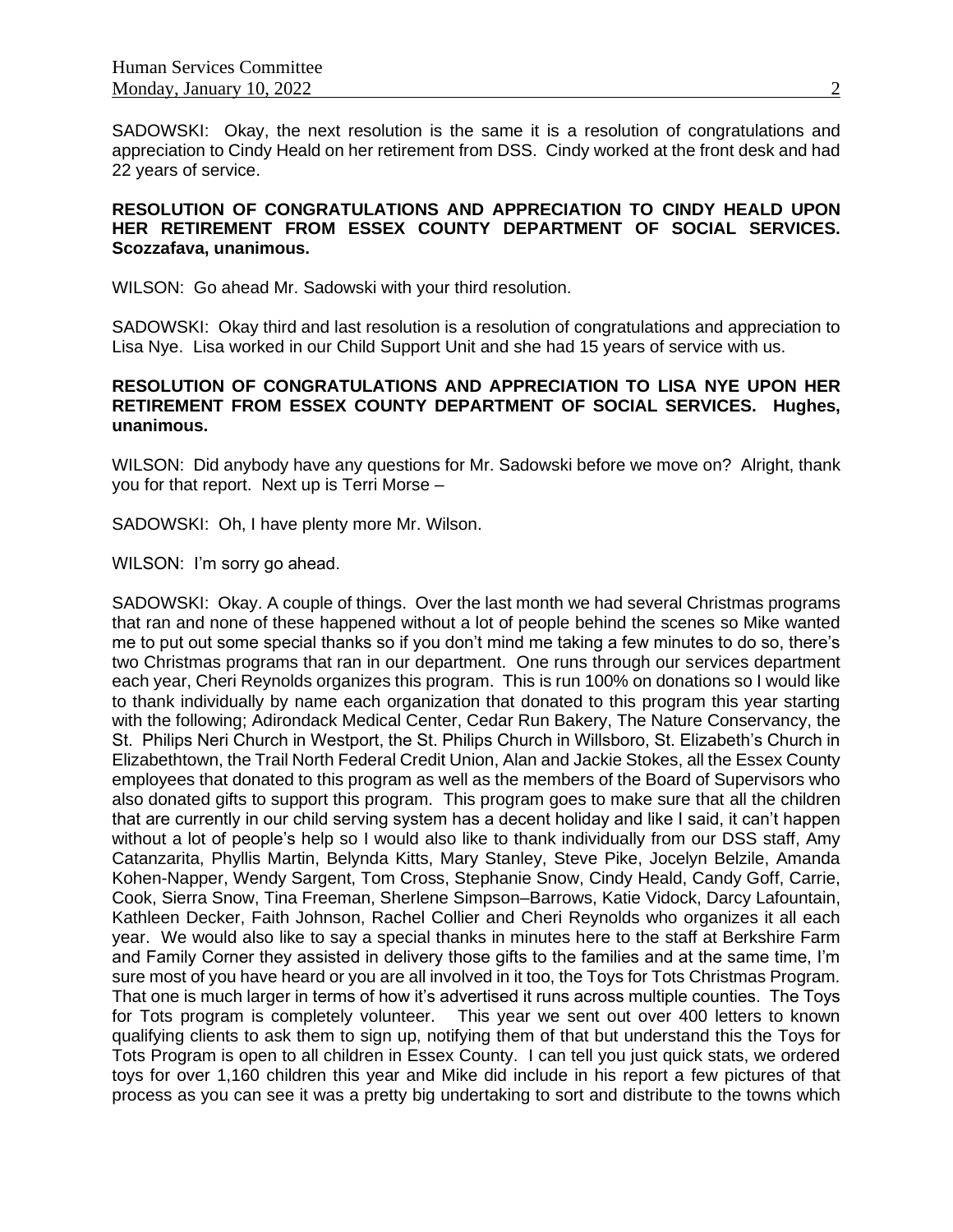than you guys made available for distribution to the families' in your towns. With that being said, I would like to thank a few people by name, also for that lots and lots of volunteers that made this program possible. I will start with the DSS staff special thanks to Angie Allen, Susan Hathaway, Mike Mascarenas, Dee Olcott, Christine Palmer, Jackie Thomas and Tiffani Tromblee and then the Sheriff's office helped deliver the gifts over a course of two days we got them sorted and distributed to each towns. It happened over December 15 and December 16<sup>th</sup> December 15<sup>th</sup> Mr. Ken Hughes we would like to thank you for taking them to several different towns for us and then on the 16<sup>th</sup> the Sheriff's office had people take them to towns. I'd like to thank Major Blaise, Sergeant Leon, Deputy Bobbie, Deputy Forbes, Deputy Kolodzey and Deputy LaPier there. We did have some outside volunteers help with this program too like I said, it's 100% volunteer on this. It's not actually a DSS run program typically, we usually facilitate it but it's not something mandated. So the other outside volunteers; I'd like to say special thanks to Gary Hathaway, Mitzi Hathaway, Mr. Ken Hughes, Zoe Olcott, Bill Thomas, Mechelle Thomas and Gary Wright and then on the town side of it if you don't mind me taking just one more minute, saying special thanks to the town contacts that made it possible to get this out to the families. Town of Chesterfield, I'd like to thank Mr. Clayton Barber and Deanna Prentis, in Crown Point, Mr. Charles Harrington and Linda Woods, in Elizabethtown, Mr. Noel Merrihew and Janet Cross, in the Town of Essex, Mr. Ken Hughes again and Alicia Kelly, in the Town of Jay, Mr. Matt Stanley and Carol Greenley-Hackel, in Keene, Mr. JoePete Wilson, Town of Lewis, Mr. Jim Monty and Susie Ewald, in Minerva, Mr. Steve McNally, in the Town of Moriah, Mr. Tom Scozzafava and John Harrington of the Knights of Columbus, in Newcomb, Mr. Robin DeLoria and Lana Fennessy, in North Elba I'd like to thank Mr. Jay Rand, Zach Clark and Erika Bezio, in North Hudson I'd like to thank Ms. Stephanie DeZalia, in St. Armand, Ms. Davina Winemiller and Barbara Darrah, in the Town of Schroon, Mr. Jeffrey Subra and Patricia Savarie, Town of Ticonderoga, Mr. Joe Giordano and Tracy Smith of the Knights of Columbus there, Town of Westport, Mr. Michael Tyler and Kate Simmer, Town of Willsboro, Mr. Shaun Gillilland and Morgan Denton and in the Town of Wilmington, Mr. Roy Holzer. I can't thank everyone enough. Like I said, you see the long list of names and it just can't happen without that many people or more. So each year it's a great thing that happens and if anyone has questions on that I will try to answer them.

WILSON: Thank you very much.

DEZALIA: I just wanted to do a quick thank you also for you and your group organizing that. The toys were a supplemental bonus for our annual Christmas party gathering that we do. This year we did it at the A Frame for two hours on the 17<sup>th</sup> and it was quite a nice surprise for kids to come in that didn't expect Santa to be there and to actually get a gift too so that was really nice and I want to thank you.

SADOWSKI: That's great to hear, thank you.

DELORIA: Dan, I just want to indicate that Lana Fennessy is a town board member and this individual does so much outside of our regular meetings that I too take my hat off to Lana. Lana is phenomenal and I wish I had four more of her you know. So I just wanted to mention that and thank you for thanking Lana and myself we're here to help.

SADOWSKI: Great, thank you all. If there isn't any other questions on Mike's report, that's all he really wanted me to mention today. I will say, in preparation this morning I was looking a little bit at what you guys discussed last month and Mr. Scozzafava did mention an ongoing issue with retention and getting - we have had three resolutions notifying you of retirements, it's the ongoing problem of finding workforce. So, I do want to say I noticed there was a conversation last month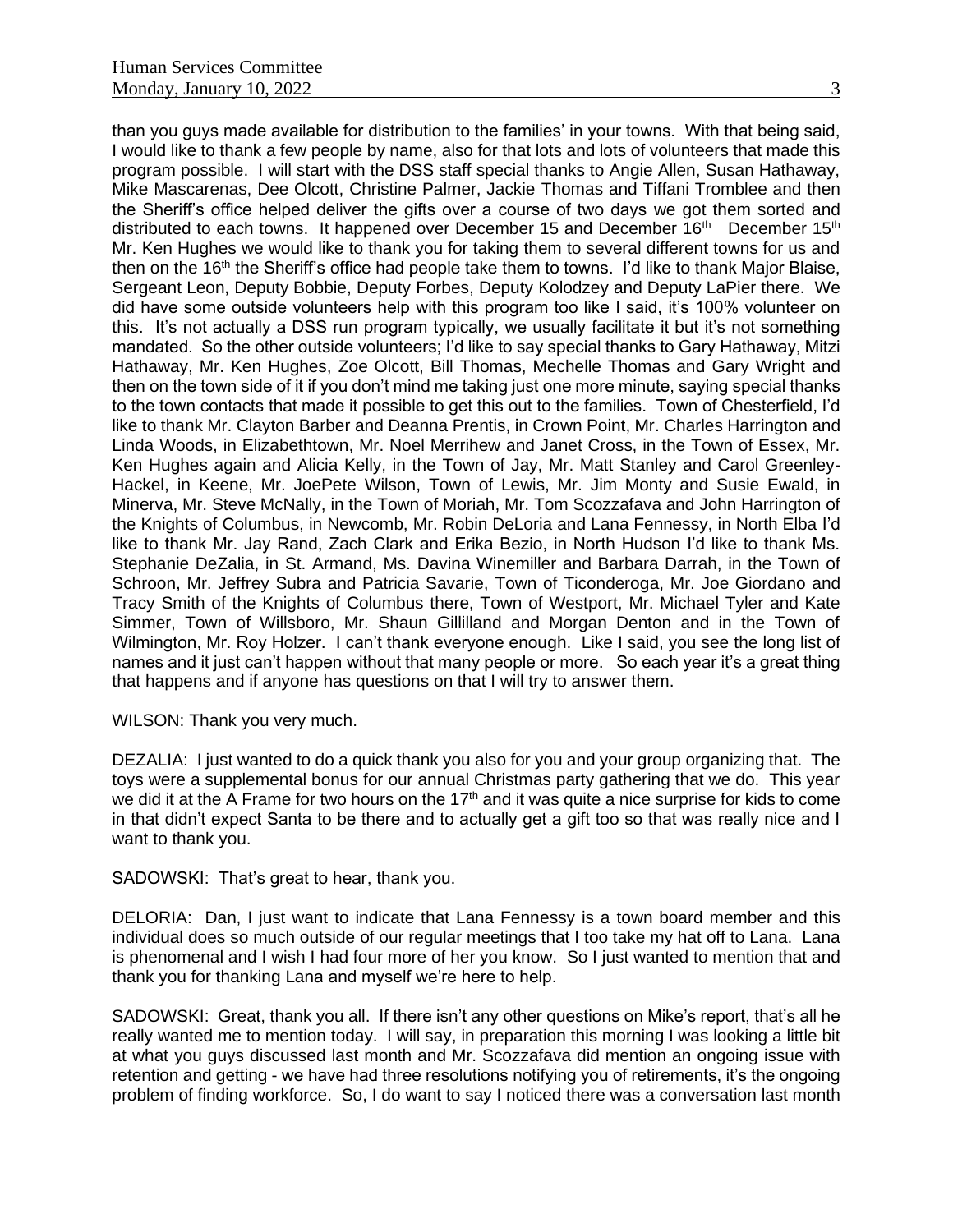about open investigations in the CPS unit and it is mainly being driven by lack of workforce. I did want to just update the board on that, since Mike's last report we hired two new caseworkers not directly in the CPS unit yet but we do have, I am told, I checked in with Angie Allen this morning and I'm told we have I think 5 applicants right now and we're just waiting on the new test, the Civil Service test from the State. As soon as we receive that, we'll be administering the test and we hope to get them in here and get them in training and into our workforce. So there are some applicants. We're happy to see that. So I just wanted to give you a quick update on that Mr. Scozzafava so you know it is in the works.

WILSON: Alright, thank you again Mr. Sadowski. Any further questions?

SCOZZAFAVA: To follow up, Dan Palmer, you're here somewhere right?

PALMER: Yeah, I'm here.

SCOZZAFAVA: So has there been any because due to the Covid restrictions that have been placed on anything and everything else, they are still requiring the Civil Service exams before we fill these positions? Or are we choosing to go that way because we don't want to train someone and then not have them pass the exam?

PALMER: Well, no that really comes down to timing more than anything else. There are certain positions where we can request and get the test, if they are lower level test, continuous recruitment tests, those kinds of things. We try to avoid a provisional appointment if you can. Some of the titles we know we're not going to see for upwards to six months to a year or more so those end up being provisional appointments. It really comes down to the position and how quickly we can get a test.

SCOZZAFAVA: Alright, thank you.

SADOWSKI: And not to interrupt Mr. Palmer, but the caseworker is a skilled position where we need a lot of training so it takes, you know it used to be in person it's been virtual due to Covid for the last couple of years but it takes training at least over multiple months for the foundations training just before you can even touch a case so it's important to have a good, qualified candidate and I'm with Dan, some of these positions are hard provisionally.

SCOZZAFAVA: Thank you.

WILSON: Alright, any other questions? Alright, thank you again Mr. Sadowski I appreciate the report. Next up is Terri Morse, Mental Health.

MORSE: Good morning everyone. I hope everyone had a wonderful holiday and welcome to the new members of the Board of Supervisors. Looking forward to sharing a little bit more about what the Department of Mental Health and Community Services is responsible for at our department heads meeting so I'm going to keep it brief today.

I don't know Chairperson Wilson, whether – I was going to share my screen so that people didn't have to look at the report or if you rather me not share my screen? It's up to you.

WILSON: I think I need some technical assistance.

MORSE: Thank you. So you should see my screen with my weekly report on it. I just want to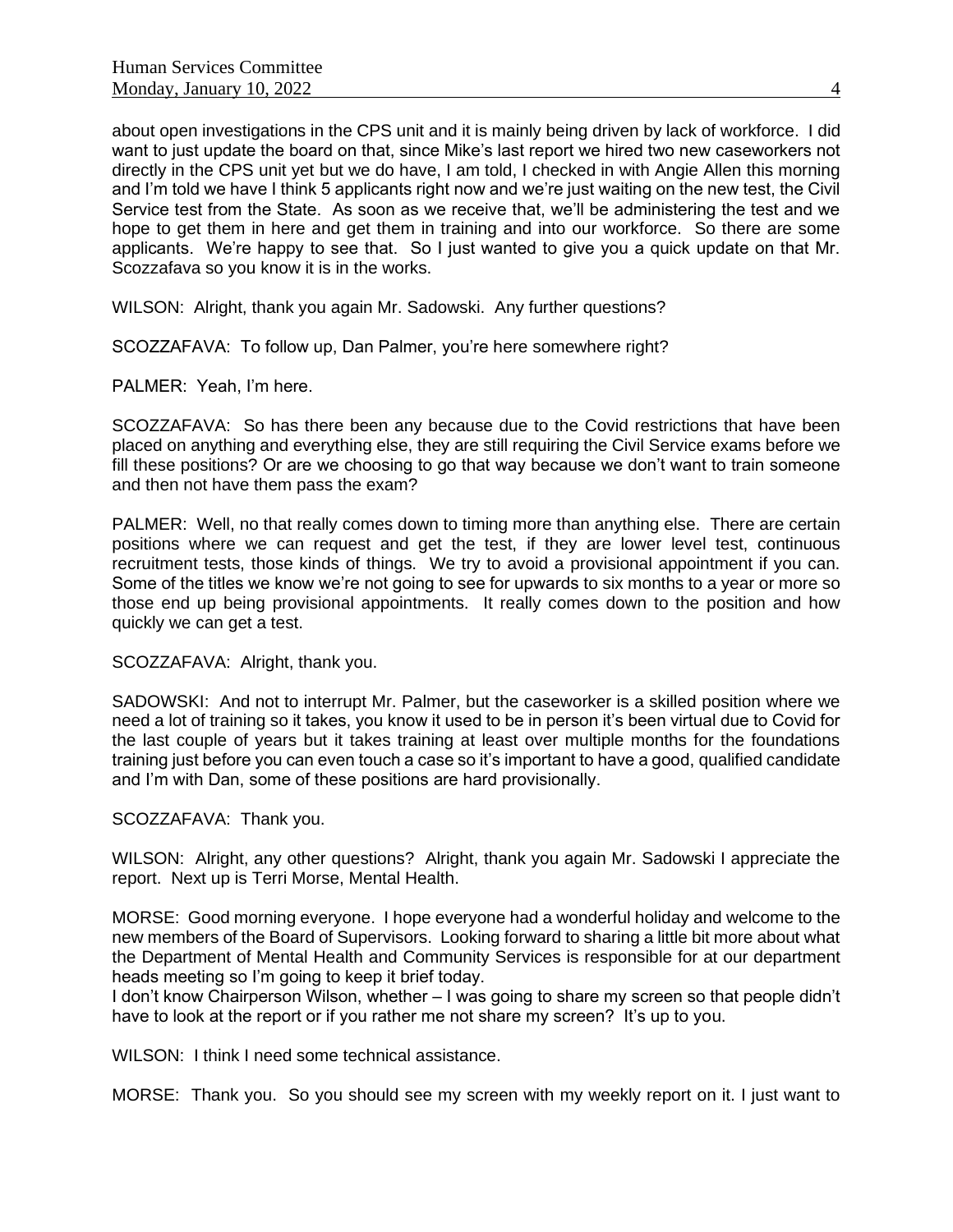bring to your attention that in the Mental Health Department our requirement for services continues to not be as extreme as it was in 2020, in the latter part of 2020 but it's still higher when you look at the number of referrals in the November '21, compared to the number of referrals in November of '20. We are still exceeding those numbers. The numbers haven't flattened out like I would kind of hoped and our crisis services are up also. I wanted also to highlight some interesting things that are going on in our department when it comes to treating tobacco use and one of the benefits of hiring Sue Allott from the Public Health Department is that she came to us with a lot of enthusiasm for tobacco use and cessation. So, at the Mental Health Department I wanted to just highlight some of the work that she has been doing. What we are using is a screening tool called the five A's and those five A's are ask, advise, assess, assist and arrange. So we ask every clinical staff member for those that are using tobacco is to do this five A's. Ask the person, advise them on smoking cessation opportunities etc. etc. So here are some of the stats, if you look at the third quarter in 2020, we had 10 of 104 clients being asked the five A's but here in the fourth quarter of 2021, we're at 84% of those with us identified smoking use that are being asked about the five A's so that is, you know you can't in some ways, if you don't ask, people aren't going to consider addressing their smoking cessation needs. So I included in the report some tidbits from therapists notes but some client feedback, I thought this poem that somebody wrote in their journal about how tricky nicotine can be was kind of an interesting thing I wanted to share with you.

So, I wanted to just highlight the work that's being done in Essex County Mental Health, and also give some credit to Sue Allott our RN, who is spearheading that imitative here. I'm going to jump into the resolutions now, unless there's any questions about my report?

Okay, so one resolution that we have is to seek approval from you to contract with an insurance company called Beacon for mobile crisis services. This is revenue generating and has no impact on our expenses.

#### **RESOLUTION AUTHORIZING THE COUNTY CHAIRMAN OR COUNTY MANAGER TO EXECUTE A CONTRACT WITH BEACON INSURANCE FOR MOBILE CRISIS SERVICES IN THE MENTAL HEALTH DEPARTMENT. Hughes, Wright**

WILSON: Any questions on this motion? Being none, all in favor, any opposed – motion carries. Thank you, go ahead.

MORSE: Thank you. Another resolution is authorizing Dr. John Koutras of Adirondack Medical Center to act as my designee for issuing pick up orders for individual that are coming to their ER with suicidal ideation and then them needing to admit them into their medical center.

# **RESOLUTION AUTHORIZING THE APPOINTMENT OF JOHN KOUTRAS, MD AS A DIRECTOR OF COMMUNITY SERVICES DESIGNEE PHYSICIAN, IN ACCORDANCE WITH NEW YORK STATE MENTAL HYGIENE LAW. Doty, Stanley.**

WILSON: Any questions on this motion? Being none, all in favor, any opposed – motion carries. Thank you, go ahead.

MORSE: So, another resolution is to contract with licensed marriage and family therapist, vanes Funfsinn. Back in 2018, when I was a new Director, Linda Beers sent me some books about credential called Infant Mental Health and so we have been pursing clinicians to be credentialed in providing services to really the family for somebody that would qualify for infant mental health so this like the 0 to 5 population. For those of you that know much about the BRIEF coalition that is something that we are trying to focus on is getting services to individuals and families way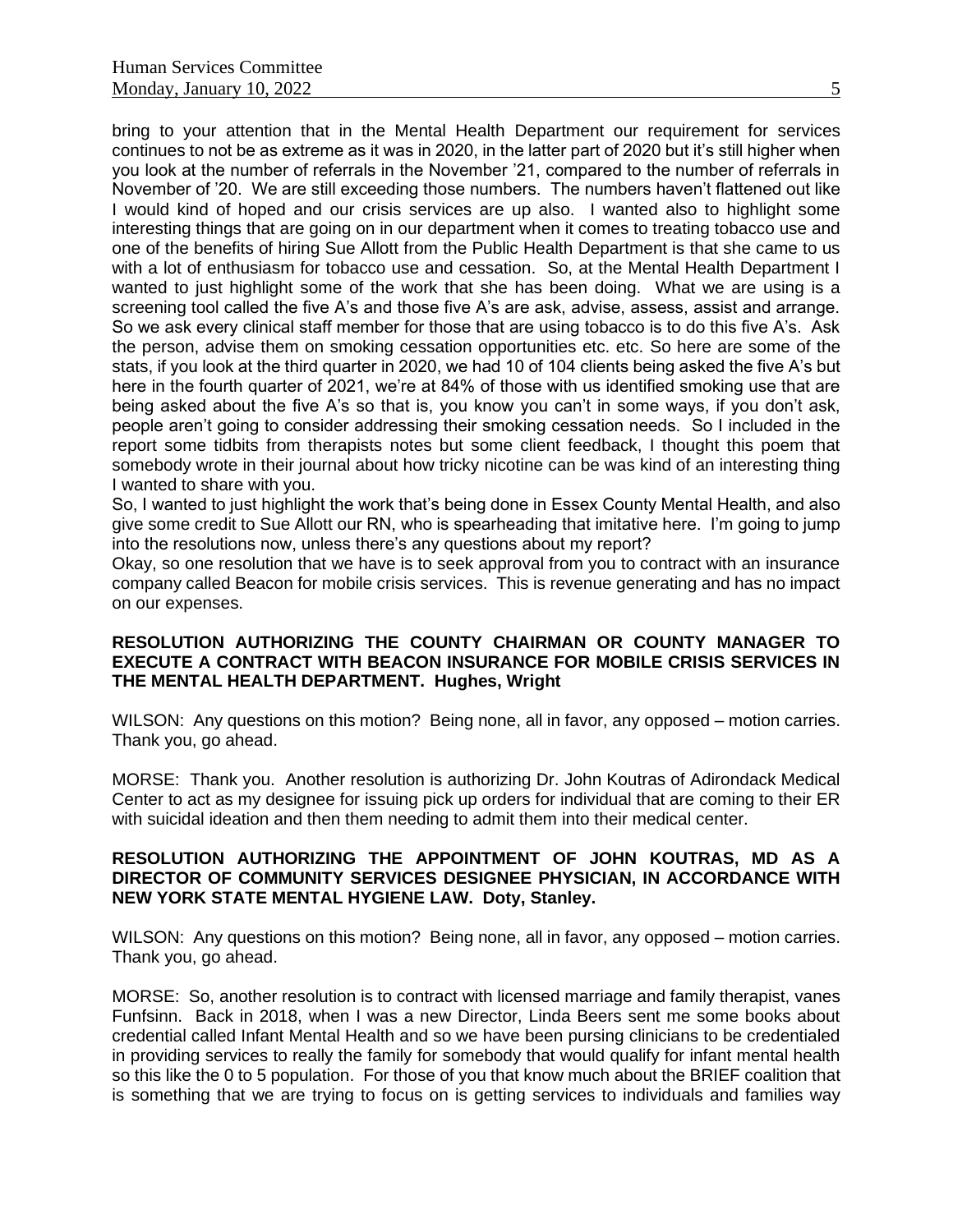earlier than we had over the years. So I need somebody to support the individuals that are getting credentialed so that they receive the proper supervision so this hourly rate is going to be reimbursed through our System of Care grant. It's only four hours per month.

**RESOLUTION AUTHORIZING THE COUNTY CHAIRMAN OR COUNTY MANAGER TO EXECUTE A CONTRACT WITH VANESSA FUNFSINN, LICENSED MARRIAGE AND FAMILY THERAPIST, FOR THE SUPERVISION OF CLINICIANS PURSUING INFANT MENTAL HEALTH CREDENTIALING IN THE MENTAL HEALTH DEPARTMENT, AT AN HOURLY RATE OF \$100.00 PER HOUR, UP TO FOUR (4) HOURS PER MONTH WITH FUNDS TO COME FROM THE SYSTEM OF CARE GRANT. Stanley, Wood.**

WILSON: Any questions on this motion? Being none, all in favor, any opposed – motion carries. Thank you, please go ahead.

MORSE: I have two more, the next one is I'm looking for permissions to obtain certification from the Office of Mental Health to set up a satellite treatment location at Mineville CVS, we do not have therapy services in Mineville and we have an individual who is willing to do that and Mineville said yes also.

#### **RESOLUTION AUTHORIZING THE ESSEX COUNTY MENTAL HEALTH DEPARTMENT TO OBTAIN CERTIFICATION FROM THE OFFICE OF MENTAL HEALTH TO SET UP A SATELLITE LOCATION FOR CHILDREN MENTAL HEALTH SERVICES AT CHAMPLAIN VALLEY EDUCATIONAL SERVICES (CVES) MINEVILLE LOCATION. Scozzafava, Hughes.**

WILSON: Any questions or discussion?

PALMER: Terri, is there a cost associated with that?

MORSE: No, the provision of services would be covered by health insurance reimbursement.

WILSON: Thank you, any other questions? All in favor, aye - any opposed, motion carries. Go ahead.

MORSE: And last but not least, both the Office of Mental Health, the Department of Health and the Office of Substance use have been encouraging providers of those services, PCP's, substance use providers and mental health providers to become licensed in multiple different kinds of services so because Essex County Mental Health has been supporting those with addictions since 2012, we are being asked to actually seek credentialing from IOS so we become what is termed an integrated outpatient service provider. Technically, our office has been doing this work all along for almost 10 years so really what it means for us is that being licensed by both the IOS and OMH we will be able to pursue some grant funding that I can't pursue right now because I'm only licensed in one category also, it will help us attract individuals who have credentialing in substance use treatment. I'm duel credentialed, I have a credential in substance use treatment and mental health. It will help us provide better services to those who have cooccurring disorders. There might be some questions about this one.

#### **RESOLUTION AUTHORIZING THE MENTAL HEALTH DEPARTMENT TO APPLY FOR AN INTEGRATED OUTPATIENT SERVICES (IOS) LICENSE TO BECOME DUALLY LICENSED FOR MENTAL HEALTH AND SUBSTANCE USE TREATMENT. Wood, Wright**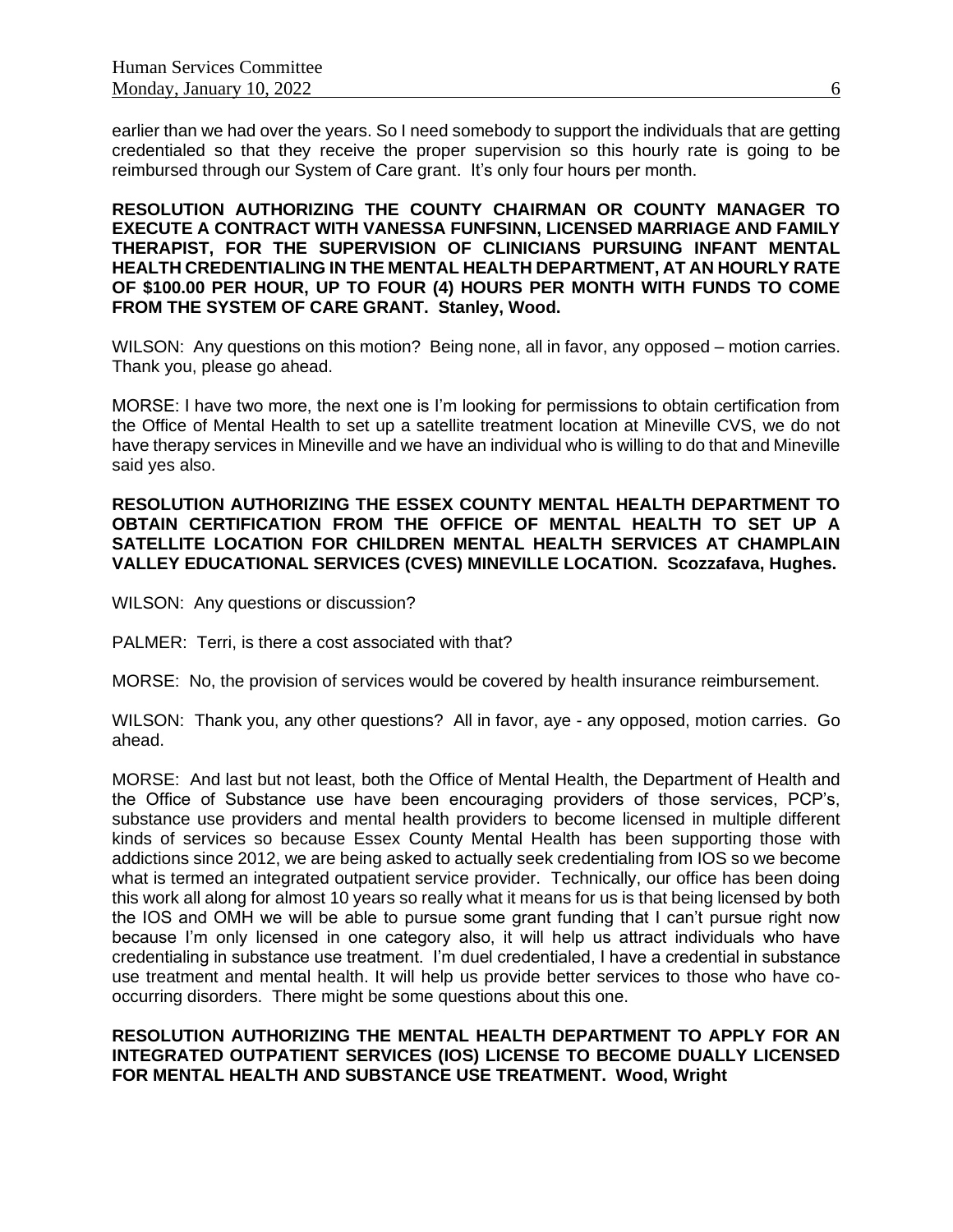WILSON: Any questions or concerns for Ms. Morse? Alright, seeing none, all in favor aye, any opposed – the motion carries. Thank you, go ahead.

MORSE: That concludes my report and resolutions. Thank you.

PALMER: Terri, didn't you have one for the appointment to the Mental Health subcommittee?

MORSE: Oh, I must have neglected to put that in my computer folder. Yes, I do. We do have an addition to our Community Services Board. I'm going to have to hunt that resolution.

WILSON: Terri, I have it so I can read it off. A resolution authorizing the appointment of JoAnn Husslein as a member of the Mental Health Subcommittee of the Essex County Community Services Board, for a term effective January 1, 2022 – December 31, 2023.

# **RESOLUTION AUTHORIZING THE APPOINTMENT OF JOANN HUSSLEIN AS A MEMBER OF THE MENTAL HEALTH SUBCOMMITTEE OF THE ESSEX COUNTY COMMUNITY SERVICES BOARD, FOR A TERM EFFECTIVE JANUARY 1, 2022 – DECEMBER 31, 2023. Stanley, Wood**

WILSON: Any questions? All in favor, any opposed, the motion carries. Thank you. Anything else for Ms. Morse? Alright, thank you.

MORSE: Thank you Mr. Palmer and thank you Mr. Wilson, I appreciate the reminder.

WILSON: Certainly. Next up is Linda Beers and you wanted to screen share.

BEERS: Well, I will just read a resolution first. Actually I will go through my resolutions and then I will screen share if I could. So I apologize, we did not issue a report it was one of the busiest weeks in the last two years of Covid many, many changes which I will go over but Noel, are you on? Did you receive a copy of that resolution? I didn't know if you wanted to move it?

MERRIHEW: Me? Absolutely, yes indeed. Thank you.

BEERS: It's a resolution of appreciation to Rose Koop-Angelicola. She is a BSRN which are unbelievable rare. She had 30 years of service and she is retiring and very much to what Dan Sadowski was telling you is equally the same for us, except for I don't have people in the pipeline. This will be my third registered nurse who has left through retirement. These folks have been here a long time, and done an amazing job while they are here. Rose happens to live in Lewis and has for all 30 years that she has been at the county. She started at a maternal child health nurse and really was unbelievable, and at the forefront 30 years ago when bringing up maternal child health cases and causes in getting better health outcomes for premature babies being born and then at the end of her career she ended up in our CHHA, our certified home health agency where she's been on the road every day probably the last three years taking care of our most needed that are homebound so I can't say enough about her, we will seriously unbelievably miss her. We have submitted a request to fill so fingers crossed that will be filled but if we're lucky and we're able, we often get, not often but what we're looking for is registered nurses, even with the two-year degree. Rose happened to have that bachelor level RN which is so important to us as well. So we wish Rose the best of luck.

WILSON: So I need someone from the committee, unfortunately Noel is not on the committee.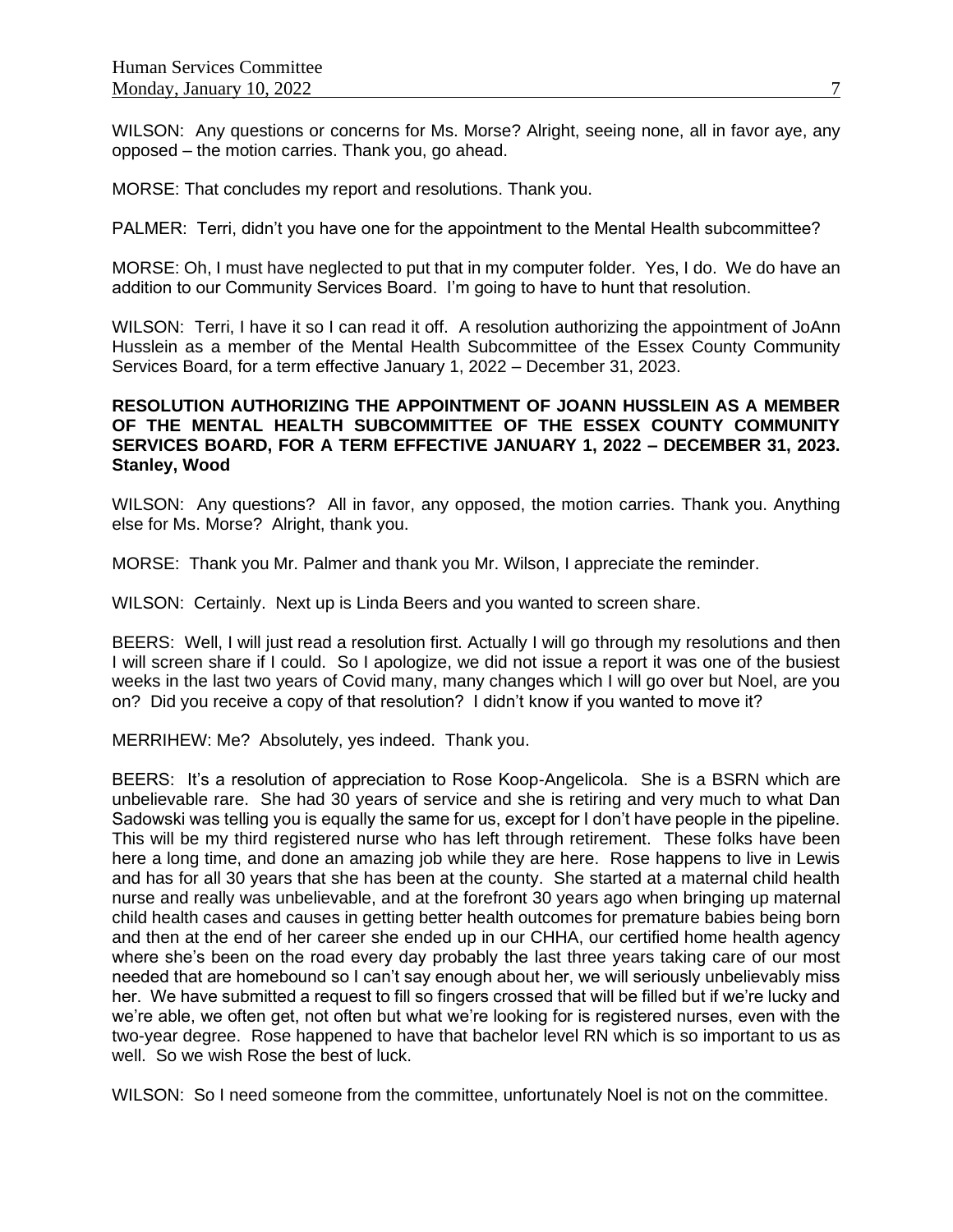# **RESOLUTION OF CONGRATULATIONS AND APPRECIATION TO ROSE KOOP-ANGELICOLA, BSRN UPON HER RETIREMENT AS A PUBLIC HEALTH NURSE FOR ESSEX COUNTY HEALTH DEPARTMENT. Doty, unanimous**

WILSON: Motion carries, go ahead.

BEERS: Alright, so Ken can you share my screen? Wow, that worked out pretty nicely. What I wanted to call your attention to is a few things I'm just going to leave this up here while I talk a little bit.

The Essex County Health Department as you know, has been in Covid response, there's so many other things I want to tell you about but this week I really need to focus on this. We've gone through major, major changes since last week and I really need you to be our ambassadors because for our public are confused and it is a confusing time. I will tell you Covid, as you know is fluid we change regulations, we change rules, we change things constantly and when I say we, it is not we, but the New York State Department of Health, CDC and we move along with this ever changing landscape of what is called Covid. So since January 1<sup>st</sup> and on Friday at about noon, we had 800 cases that is an absolute landmark casing of what we've ever had. We're averaging a little over 100 cases a day 30% of them are usually about children so that's been the norm but as you can imagine, the more people you have positive that number of children is continuing to rise so our concerns in that. What I really wanted to talk to you about is at this amount, us as well as every county in New York State became overrun, that's too many, you couldn't hire enough people to do contact tracing. There's not enough phones to reach all these people. They were being called you know, in clips of 15 at a time. So together with Shaun on Sunday of last week, Shaun said absolutely let's move forward and with the Board of Health and your support we moved to what was called an online web based platform. We really were on the cusp of this. We could not have done it without our IT department, I can't say enough about them working with Jessica Darney-Buehler show was really a catalyst in making this all happen. So what we did was put all these forums online because people were not able to get calls from us so the messaging really is this, yes, you're positive. You have two ways to be positive. Everybody knows right, you have a PCR lab test, you have a lab, you went to a doctor, you went to a pharmacy, went somewhere and they gave you a test and you have been contacted and you're positive. The second way is that you did an at home antigen test and if you did an at home antigen test in Essex County that we decided almost, probably, over two months ago that we would accept them. Testing in Essex County, in any of the rural areas has been a real problem so taking an at home test and saying, yes to it has really made our folks remove themselves from public and really stop the spread so that's how we first started these online portals. So, what I want to a call your attention to is this is our website and so it's the Essex County Health Department. This is a ticker thing that usually like revolves so it would change its not always going to be this, but I want you to come to Covid vaccine and testing so I want to drop down here the first thing here is called make an appointment, if you know anybody that wants to do an appointment, so let me tell you that we're open Monday, Wednesday and Thursday three days a week here at the county with 100 slots we can do first dose, second dose, boosters, children vaccine we have everything we have J&J, many of you have been here I hope you found it a seamless process. We have been working non-stop vaccinating through all of this so we have been filled right now we do have open appointments so if you know anybody looking for an appointment please tell them. How to do that? Make an appointment.

The next one is testing and that talks about where testing locations are in our county and that's just a new site that has links but this is the one that I really want you to take notice of, this new isolation and quarantine and if I tap on that, you're going to come down to here and as you move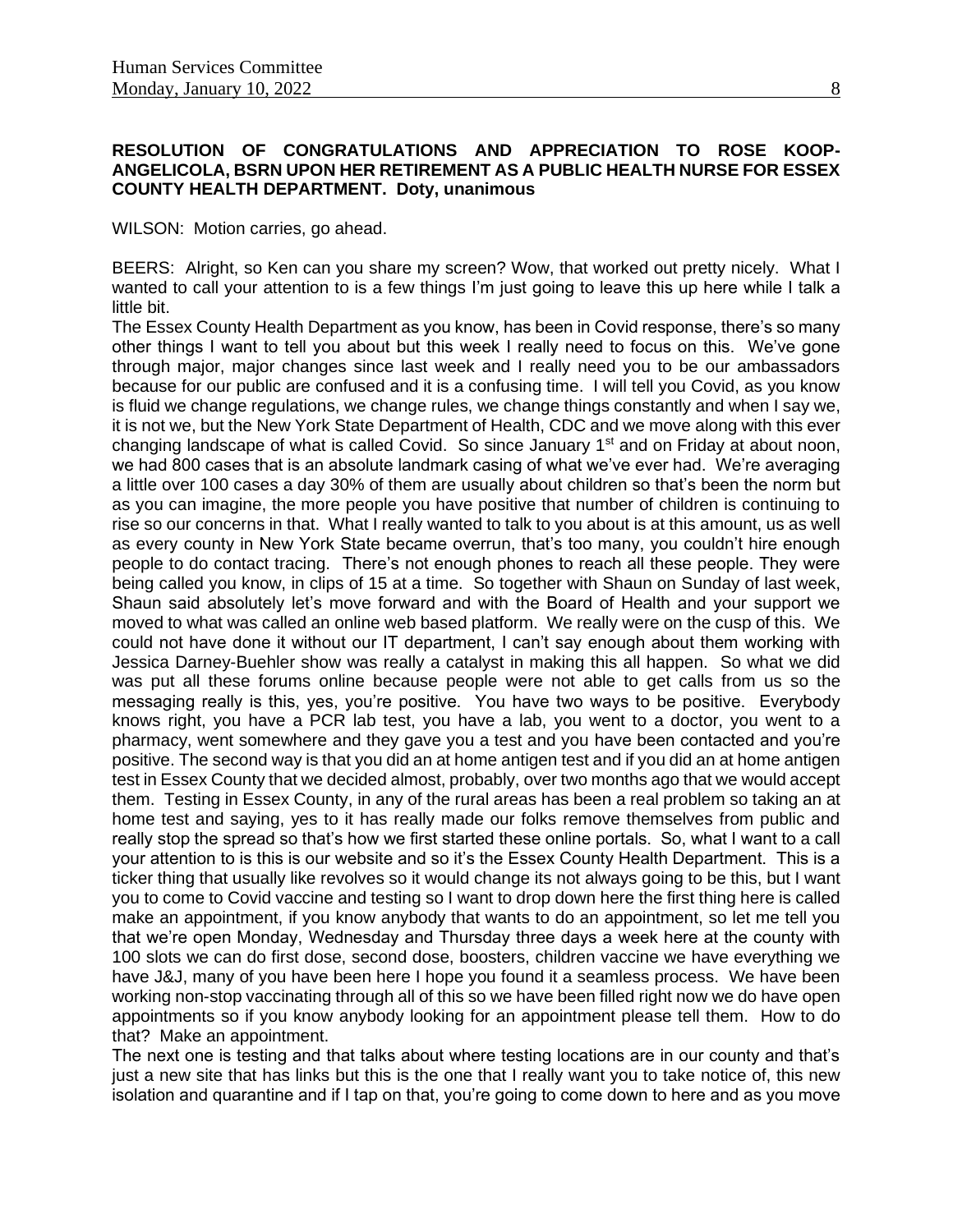this down, every one of these hyperlinks brings you into all the definitions so if you want to know what an isolation is, what it looks like, hit that link. What's really important, on top of all these changes in the surge the State of New York dropped the isolation down to five days so we went from a ten day isolation which by the way, was once a fourteen day isolation to a five day isolation and now the isolation is regardless of vaccination so if you're positive, regardless of vaccination you will be in a five day isolation so that either of you didn't have symptoms from the day you took the test or from the start of symptoms and so with that five day turn around I can only tell you this most people don't feel good on Monday they are not sure it's Covid but on Tuesday they are like, I really don't feel good and maybe on Wednesday or on Tuesday they decide to get a test. If they went to a doctor they might not get the test back for two more days and that puts you at day four and on day five, you're out of the isolation. You can see why this fast moving pace is really hard to have somebody call you and put you in an isolation then release you so we went to an online portal and this again, did not come easily it took so much IT work that I can't tell them and thank them enough. So if you come over here across this line, the first one is how do you report your test it's really, really unique and really honestly a model for the North Country because people are copying it, our IT together also with Jessica Darney-Buehler; when you submit you will get an automatic isolation email to your email there's no paper, you're not printing that's what many of the county websites have to write stuff in and print it out, we recognize that not everybody has a printer and that's a real challenge. So when you attest that your positive tested the information that you have goes right to a website, puts your name in it and kicks back an email that puts you in an isolation order extremely helpful.

This is, I need an isolation order the next one here. This is I have a PCR test, nobody has called me, I need to get this documentation for my work or whatever and I can go on here and I can print out the isolation notice will give you my five days. The difference with an isolation order is you can get out the earliest in five days but I'm here to tell you not everybody is well after five days so we moved to the extra step of I need a release from isolation. What happened is when we used all of our contact tracing we put you in an isolation called you for up to ten days and then on the tenth day, we said are you well enough, have you had symptom resolution, have you not had a fever? When you said yes, we released you. So this makes you go on and attest, to release you from isolation so for all of you folks that are wondering, how do I know if somebody is out of an isolation? They should be able to produce a release from isolation order to you. When they fill this out again it goes to a server it comes back in an email no printing and anybody getting this can send the release from isolation right to anybody because it comes in an email format really easy to use and then the I need a quarantine. So I'm a mom, I'm positive I need to put myself in an isolation but I have three kids in my house they are not vaccinated, one has a symptom I need to put them in a quarantine, I need to go here and put my three children in a quarantine and produce that quarantine letter to a school if necessary so all of these things are online at the Essex County Health Department. It is vital that we inform our people. We have been doing press releases, talking about it and really working hard to get this information out with no changes is very hard. I will tell you that New York State is looking to do this exact model. It was going to open today and now they pushed it back to Wednesday but New York State also, very soon put a notification on isolation and quarantine on their website that people can attest to and we'll see how that works and I can only tell you since last Wednesday, actually last week Monday we saw this surge. Our people and people that don't have this ability are not getting called, people are not getting their isolation orders and this really was a wonderful thing for Essex County residents and really gives them the power to get these documents and put themselves in. So, big kudos to all the staff and all the people I mean, unbelievable hours as well as keeping up with the surge so to give you an idea, did it work? In two days, 226 people have attested for self-test and got isolation orders. We only went live on this on Wednesday and 84 people have put themselves in isolation and 17 quarantines so we know it's getting out there and people are using it so that is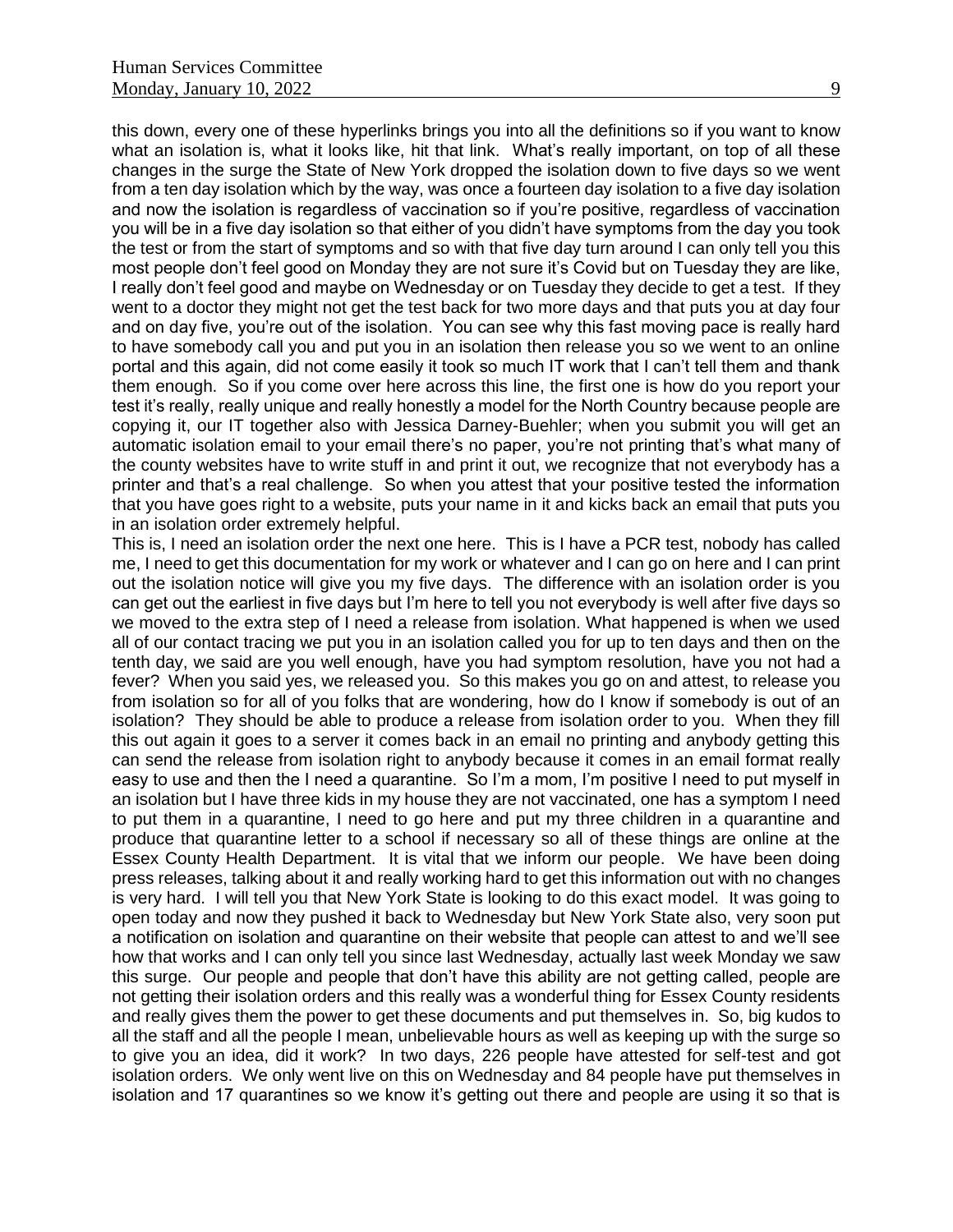really positive.Is there any questions about that?

DELORIA: Linda, I will just say fantastic. Getting the digital world involved in heading off this pandemic, that website is phenomenal. Perfect job.

BEERS: Thank you so much again, thanks to Dan Palmer and IT in prioritizing and Shaun for really the vision because we came out really ahead of this and people were like skeptical and we had to start this on Monday because on Wednesday as you are aware over a 110 cases a day, this was happening across the whole North Country and now the State is actually taking up the model. We weren't alone, big cities had gone to this, and we really used a lot of that, but thanks so much for everybody's vision.

DEZALIA: Yes, I wanted to say thank you too and I think that the website is phenomenal and you're all doing a great. I just worry that when the State puts their model out there's going to be discrepancies and then people are going to be even more confused than they are now of what do I do and then people are looking at the CDC and what they are saying and then they are like, okay, now what do I do? Because there is so much information out there they are like, what way do I follow?

BEERS: Agreed, I will say this, we have aligned with the CDC, not we, but New York State we did go, that's equally another thing that working with Shaun and we did early on. The State was wishy washy, the CDC came out with a five-day isolation and a five-day quarantine New York State did not jump on it but we saw that it was going to go that way, we knew the traction was going to be that way and we designed the site to be five days and luckily we were right. So our site is on the five-day rotation you will get that so when the State does open their site it will go from the ten day which is quite honestly, what our other system is still saying if you print out one of our orders right now it is still going to say ten days on it because they have not updated it Stephanie and it is extremely confusing and I totally agree with you. I think Jess made a Zoom meeting with all of our staff this morning, she equated to like having a semi try to turn around on a dime, these things are just tremendous. Did you want to say anything else?

DEZALIA: No, I just wanted to thank you and just kind of bring out there that I just think right now a lot of people are just confused of what do I do to do this right you know?

BEERS: Agreed, absolutely agree and we'll do our best to communicate that.

DELORIA: Linda, the only other thing I'll add and I don't know if the other towns have webpages and Facebooks but we'll definitely push that out because here's an example I think the Town of Newcomb we started a Facebook back in February of last year and we're well into the thousands of people who, if they share that literally in a days' time with the towns and municipalities sharing on Facebook and or even on their web page you're going to reach tens of thousands of people just on a share so I'll just put that out there and we'll be sharing it today.

BEERS: Why don't I do this, Andrea Whitmarsh is our PIO, Public Information Officer she is the guru of all wonderful things public but I'm going to ask her to specifically make you something that's universal so you can share it and have everything in it and I'll make sure it goes out today and I'll send it in an email to you as well so you can share through a Facebook post. I think that will be best.

HOLZER: Thank you Linda. Did I hear you correctly, did you say you had a record number on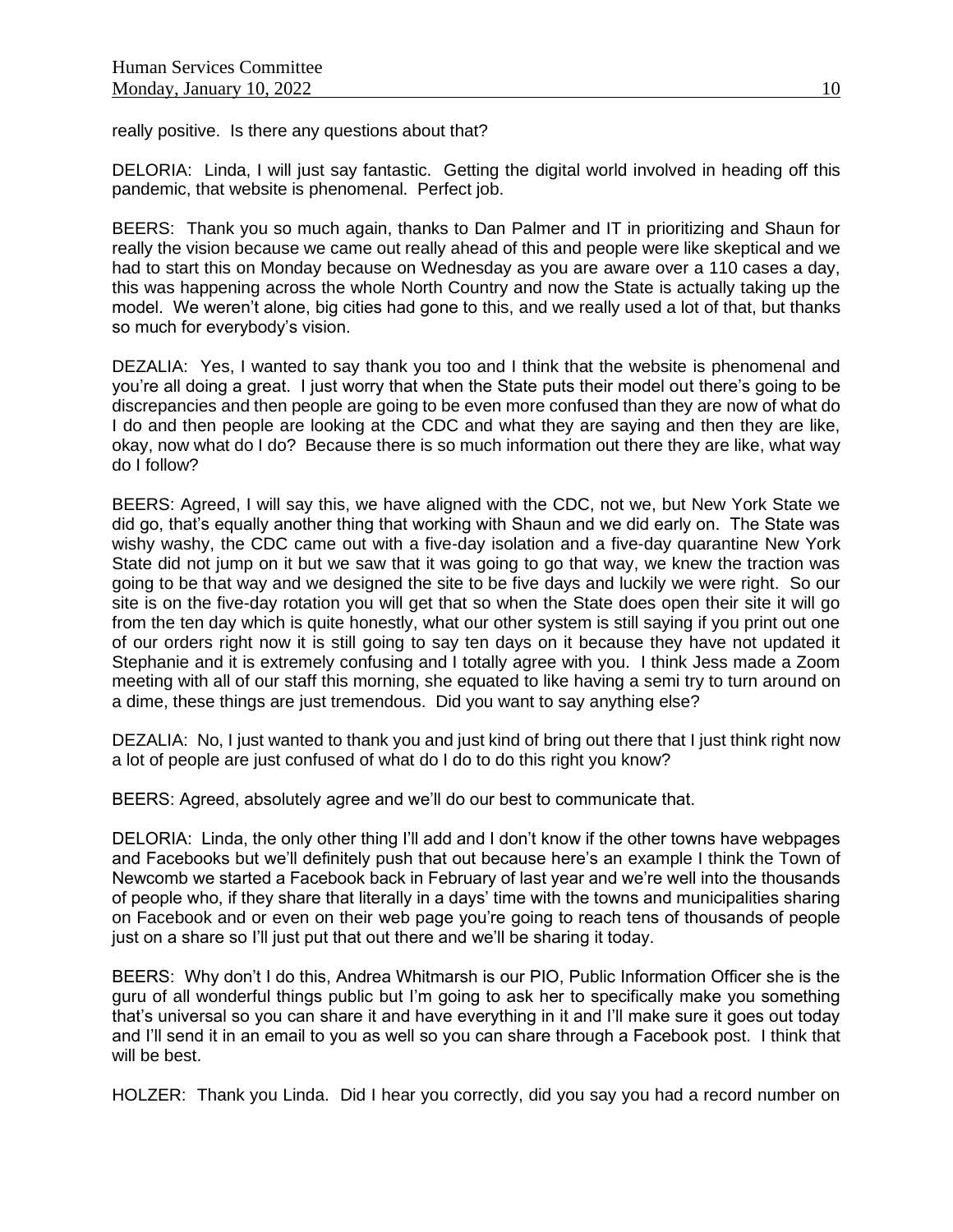Friday, 800? Did I hear that correct?

BEERS: You absolutely heard it correctly from January  $1^{st}$  to January  $7^{th}$  at noon, we had 800 positive cases.

HOLZER: And with your internal numbers do you see it letting up at all? I see like a lot of town offices are closing down again and I'm seeing more remote where do we stand on all that?

BEERS: Great question and it's hard for me to assess that over the weekend so I would love to have more for you but we are working on that and data doesn't work as well over the weekend. So here's what I do know, I can tell you across New York State, New York City has already started to decline but I would also dare say, that we shouldn't compare ourselves to that and I don't mean, but Westchester and all those had an extremely high vaccination rate if you recall so they are headed down. I believe we are always behind them, and we're just slower to get it always up in the rural areas and I think we're also, we have not shut anything down. We don't ask for vaccination status in all of our restaurants and some of the measures with layered mitigation as they do downstate but I do not believe any time soon I think we are going to stay on this high for a little bit, we are absolutely going to come down. Do I know when that is? I don't but at some point as we all have said, we have got to hit herd immunity right? We're either vaccinated, we've been positive but my goodness, I mean, we are really we are saturating the market with Covid positive people and we really this was certainly something we had all hoped to avoid. I can only tell you that people who have had boosters are faring really well so I highly recommend getting boosters there's no shortage here at the county, getting a booster and I believe that the backlog at the pharmacies has dwindled as well. Also, along with that they added that on Friday we have added and trust me whenever they have added another person or group that can be vaccinated you have to get standing orders, get all of our nurses up to speed, do all of this stuff they added the 5+ group right? So now there is a whole new group of children that can be vaccinated and on Friday at about 4:30 they also changed the adult vaccination time frame about when you can be boosted and Moderna and Pfizer changed a little bit and they lessened it by a month so actually instead of waiting six months you can get it in five so these things have been ongoing and evolving. So people are confused, I really can only tell you it's been a very confusing time so I totally understand why they are confused and why my bigger concern is trying to save face for public health that I tell you something here today and I tell you something different next Monday and you all say, oh you're not a truth teller and I'm telling you, and as is everybody that this story hasn't been written, every chapter changes and next week I could tell you a whole different thing about isolation but today, it's five days. Quarantines are five days so; we move forward with that.

DOTY: Linda it's nice to meet you.

BEERS: Nice to meet you.

DOTY: Someday face to face, I'm trying to assume the role that Jay did for our town. First off, I'd like to thank you for very consistent communication and Jay was good about releasing that to all of us on the board for two years now.

Anyway, moving ahead, first I want to thank you for bringing our retired pharmacist that is a Councilman on our board, Dick Cummings. He will be part of your correspondence now and we thank you for that. He's our town board expert if you will, so you'll be helping him immensely. Secondly, I had a great offer from certainly a retired doctor that I'm sure you probably know, Doctor David Welch, who was the Medical Director at Hamilton County for nearly 40 years. He's offered. If there is a spot you can use him, he would love to help at any capacity.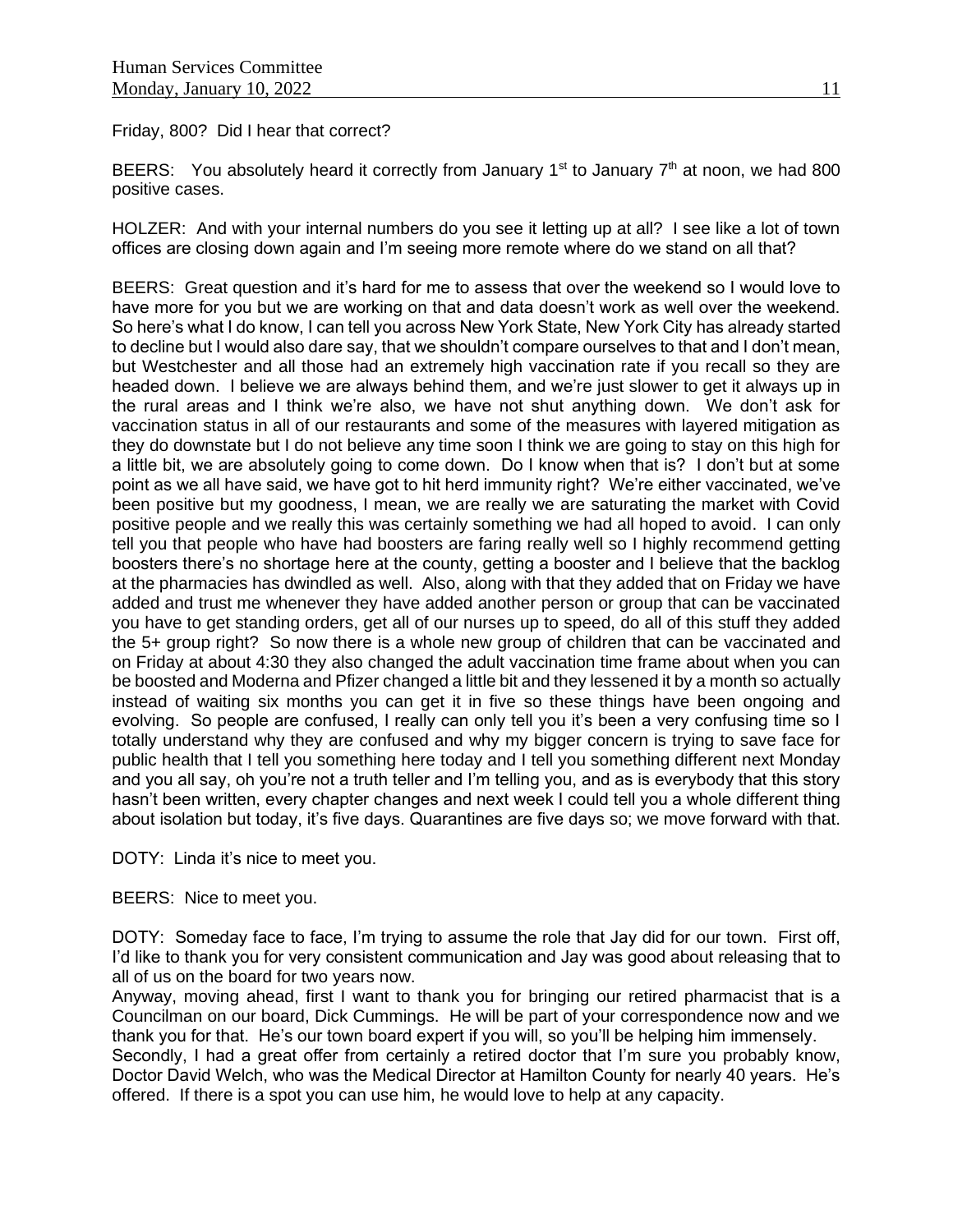Thirdly, Dick and I are looking at maybe the purchase of an ID Now machine. In your opinion, would that be a good move and are they available?

BEERS: So, let me for everybody the ID Now machine is what you wonderfully and the Board had the foresight of buying one for every school in Essex County. We're probably the only school districts that I know of that have rapid PCR testing capability in every school district in Essex County. They run about \$45 a test, that's my cost but I bought them in bulk. I bought them in bulk enough to supply us for the whole year. I can tell you that the test machine is like \$4,000, and then you pay \$45. We did not do that because we bought enough material test kits that they gave us or leased us those machines. So, we have 22 to 21 of them at every school in Essex County so every school nurse can do PCR testing on symptomatic individuals so we can do that and that lets the kid go home or if the kid is negative it lets them come back to school without having to seek out a test.

So, your question is, should you get one? First off, you cannot buy one unless you have limited service laboratory. It's a medical device and you would have to get a lab license to do so and I don't know of any town that has a laboratory license to do that and you would need a medical director to sign off on it. You would have to go through Wadsworth Lab to get it. It isn't as easy as an antigen test that you scratch off and do. Anybody who's performing tests on anybody else becomes a medical personnel. You're certifying you personally or whoever is running it that you have read all the information, that these things are in controlled situations and whatnot. So, in Essex County the 21 machines are under Doctor Celotti's limited service liability lab. He is our Medical Director and he has extended our CLIA waiver in Essex County, our lab which we do have here we extended it. I can only tell you that's extended with contracts in about you know fifteen pages of documentation on how every test would be used, how they will be discarded in biohazard bags. It is not such an easy lift. So I don't believe you're going to be able to buy one with it, just so you know, I don't think you can. And whether I think it's a good idea, first off, I understand the supplies are extremely hard to come by and who would you be taking them from, potentially a hospital or somebody else to do testing at your town level. I honestly at this moment with this surge, I would not recommend that. I believe that antigen tests are widely available and antigen test giving are unbelievable surge prevalence in our area, antigen tests are very, very reliable. So a positive is a positive, just to even take that a step further, if you went to Hudson Headwaters or several other doctor's offices they would give you an antigen test first. If you were positive, they would not move that on for a PCR it would stop there there's no reason to move it onto a PCR test. The only time they move it on is you're symptomatic and the antigen was negative, that would be the only time they would send it but a positive was a positive on those tests. Are there potentially false positives? Maybe but when the time is so prevalent and it's so widespread, the test's validity goes up even that much more and those cost \$7 a test so, I don't know.

DOTY: Fair enough, thank you for the advice.

BEERS: Yes and I encourage towns to work with us. New York State has laws. I mean, employers can do other things but you should know that it's not legally binding nobody can put anybody in an isolation or quarantine. It's a public health order and it comes from the direction of me through the county to a citizen but nobody else has the authority to do that. It's removing people's rights. You don't have the authority. You can remove them from their jobs I guess but you can't say that they're in a quarantine or isolation unless I put them in one, you really just can't do that and I've heard some of that happening so I think you should be careful legally that you don't use those terms.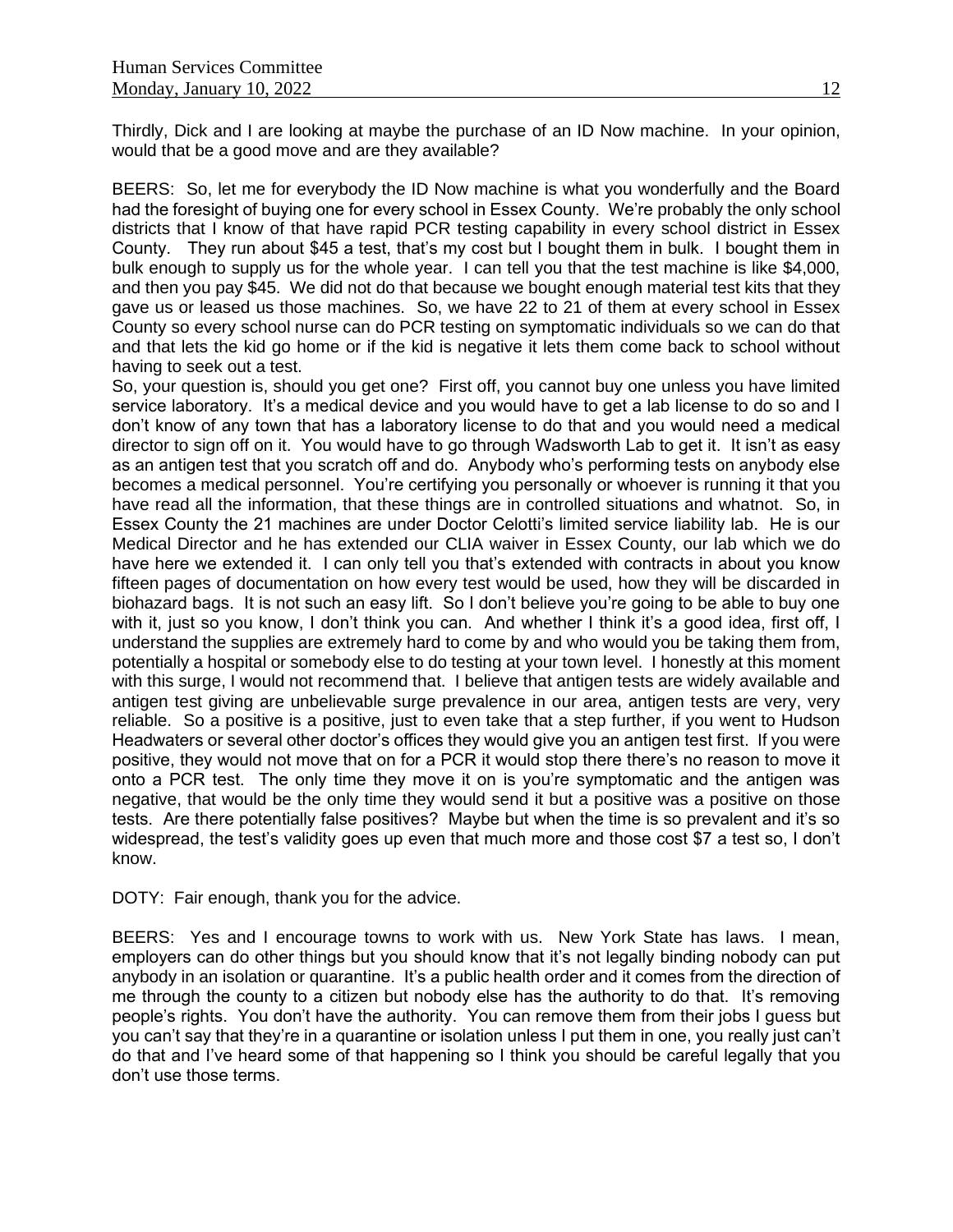#### DOTY: Thank you Linda.

BEERS: Oh, your welcome. So again, lots of changes with vaccination, who can be vaccinated, lowered the age group, the quarantines, the isolation that time has changed and then we went to an online system and the State should be. Also very confusing to everybody right now is schools. What are we doing with schools and schools are being delivered antigen tests and they're going through BOCES. In Essex County there is three BOCES that work with schools so it wasn't confusing enough some go to Champlain, Minerva, Newcomb and Schroon Lake go to Hamilton-Warren BOCES, and Lake Placid and Willsboro go to Franklin County BOCES so we have three BOCES delivering antigen tests to schools. So we made a pact with our schools you know, we work with our schools every single Tuesday. We have a call with them. We work really hand in hand with them and we're trying to go to test to stay for the Martin Luther King break. That's important to parents, which I think it is and that's only if we have enough supplies. You can't start something and not have enough supplies, and everybody's trying to do this right we're not alone in that so we're working really hard to make this happen and just to make it another step we've had and we've always had some school open in every school in Essex County Quadrant lab. We have screening capability in every single solitary school to do quadrant lab testing. So we have quadrant lab testing which is a saliva PCR test that every student or students and faculty can always sign up to do. We have PCR testing with a device. If you're symptomatic, we want to identify if you actually have Covid and now we're having an abundance of antigen tests that are coming in for students to be used and that is to be determined and I am hoping within the next 48 hours that is going to shake out. So if people are confused, it's very confusing times to be fair. So sorry, that's my report. Does anybody have anything else?

WILSON: Any further questions for Linda? Linda, thank you and all your staff for continuing to push through this unprecedented workload and changing landscape so thank you.

BEERS: Thank you.

WILSON: Next up is Krissy Leerkes from Office for the Aging.

LEERKES: Good morning everybody. In front of you, are emailed to you, you would have received our packet which was our January report, our monthly newsletter that we developed here as well as our caregiver assistance newsletter.

I have no resolutions just a couple of quick updates. You saw on the front of the report that the emergency HEAP component opened up January 3, so we're dealing with a lot of folks that are low on fuel, out of fuel that we are working closely with the HEAP Home Energy Assistance Program through the Department of Social Services.

We completed our annual evaluation with New York State Office for the Aging late December with no compliance issues, which is always a good thing and now we are preparing for our nutrition evaluation. That takes a peek at our nutrition program as a whole to ensure that we're meeting all the Federal and State guidelines. That will be held in early February so I'll give an update next month on that.

And lastly, we partnered I think I mentioned this in December but we partnered with the Zonta Club of the Adirondacks I believe they are based out of Lake Placid and they donated a ton, a ton of a variety of stuff to deliver to older adults throughout the holiday season so from tea, to cookies, to blankets to you name it we got it and we were able to make little care packages that our staff delivered so that was just very heartwarming. And we also received a call from a private individual from the Town of Keene, her name is Amanda Patnaude and she worked with some students from Keene Central School, and they created absolutely beautiful cars that we delivered as well